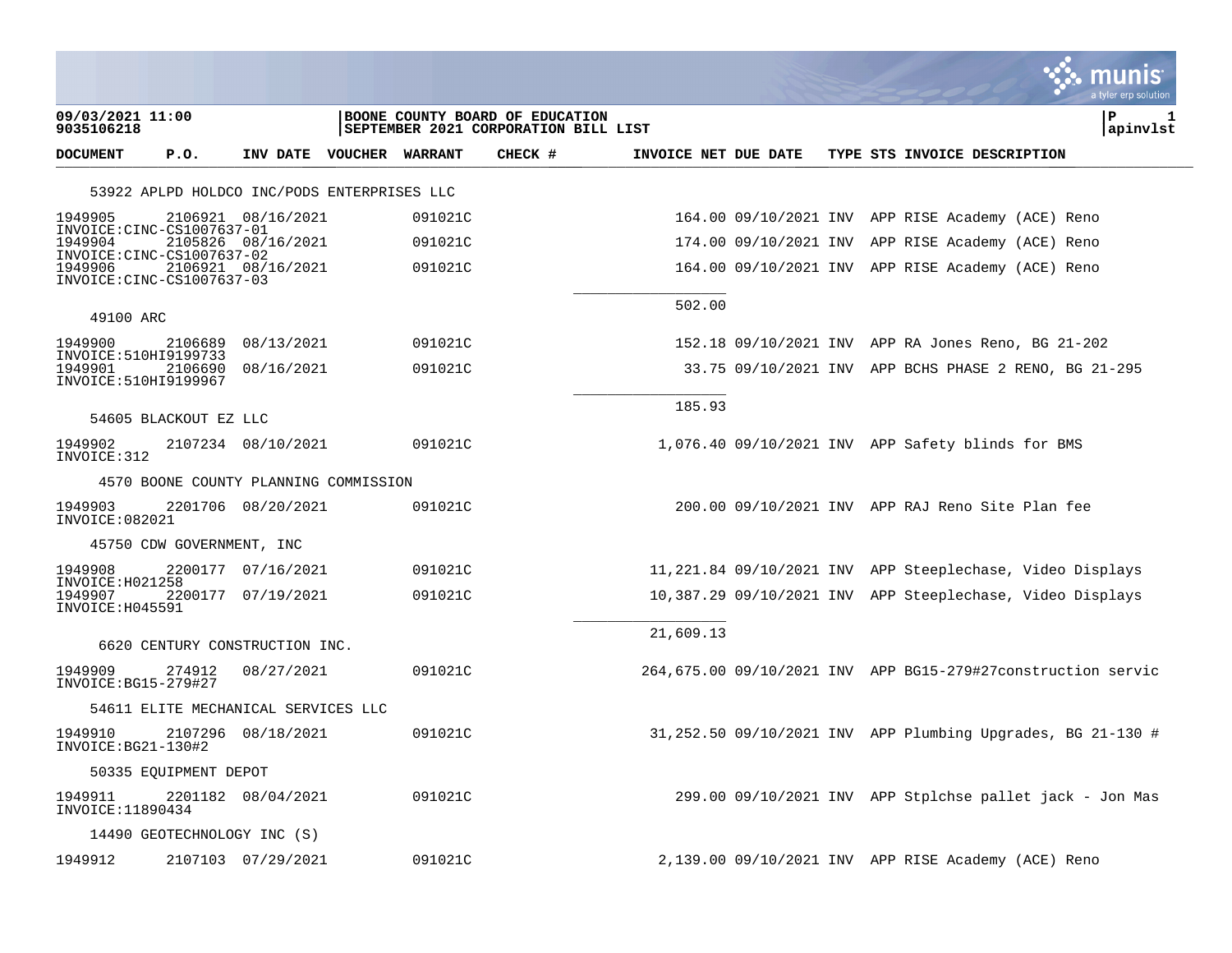|                                                         |                         |                                               |  |                    |                                                                         |                      |  |  | a tyler erp solution                                                                                           |                |
|---------------------------------------------------------|-------------------------|-----------------------------------------------|--|--------------------|-------------------------------------------------------------------------|----------------------|--|--|----------------------------------------------------------------------------------------------------------------|----------------|
| 09/03/2021 11:00<br>9035106218                          |                         |                                               |  |                    | BOONE COUNTY BOARD OF EDUCATION<br>SEPTEMBER 2021 CORPORATION BILL LIST |                      |  |  | Р                                                                                                              | 2<br> apinvlst |
| <b>DOCUMENT</b>                                         | P.O.                    | INV DATE VOUCHER WARRANT                      |  |                    | CHECK #                                                                 | INVOICE NET DUE DATE |  |  | TYPE STS INVOICE DESCRIPTION                                                                                   |                |
| INVOICE: 140579                                         |                         |                                               |  |                    |                                                                         |                      |  |  |                                                                                                                |                |
|                                                         | 54365 GRAYBACH LLC      |                                               |  |                    |                                                                         |                      |  |  |                                                                                                                |                |
| 1949913<br>$INVOICE: BG20-183#8$                        | 2104329                 | 08/25/2021                                    |  | 091021C            |                                                                         |                      |  |  | 489,147.54 09/10/2021 INV APP BG 20-183 #8 BCHS Reno                                                           |                |
| 1949914<br>$INVOICE: BG21-131#3$                        | 2200502                 | 08/25/2021                                    |  | 091021C            |                                                                         |                      |  |  | 675,540.00 09/10/2021 INV APP BG 21-131 #3, RISE Reno                                                          |                |
| 1,164,687.54<br>33280 ROBERT EHMET HAYES & ASSOCIATES   |                         |                                               |  |                    |                                                                         |                      |  |  |                                                                                                                |                |
|                                                         |                         |                                               |  |                    |                                                                         |                      |  |  |                                                                                                                |                |
| 1949923<br>INVOICE: 5515<br>1949925                     | 2106665                 | 07/30/2021                                    |  | 091021C            |                                                                         |                      |  |  | 77,462.19 09/10/2021 INV APP RA Jones Reno, BG 21-202                                                          |                |
| INVOICE: 5516<br>1949926                                | 2104786                 | 07/30/2021<br>2104224 08/25/2021              |  | 091021C            |                                                                         |                      |  |  | 2,343.58 09/10/2021 INV APP EES ROOF, BG 21-165                                                                |                |
| INVOICE: 5526<br>1949924                                | 2007590                 | 08/25/2021                                    |  | 091021C<br>091021C |                                                                         |                      |  |  | 10,638.36 09/10/2021 INV APP ACE RENO, BG 21-131<br>5,957.24 09/10/2021 INV APP BCHS RENO, BG #20-183, KDE APP |                |
| INVOICE: 5527<br>1949927                                | 2106665                 | 08/25/2021                                    |  | 091021C            |                                                                         |                      |  |  | 77,432.20 09/10/2021 INV APP RA Jones Reno, BG 21-202                                                          |                |
| INVOICE: 5529                                           |                         |                                               |  |                    |                                                                         |                      |  |  |                                                                                                                |                |
|                                                         | 49298 HUDSON PIPING INC |                                               |  |                    |                                                                         | 173,833.57           |  |  |                                                                                                                |                |
| 1949915<br>INVOICE: BG21-128#3                          |                         | 2107305 08/23/2021                            |  | 091021C            |                                                                         |                      |  |  | 5,598.00 09/10/2021 INV APP BG21-128 #3 Geothermal Upgrade                                                     |                |
|                                                         |                         | 43035 MONARCH CONSTRUCTION COMPANY            |  |                    |                                                                         |                      |  |  |                                                                                                                |                |
| 1949916<br>INVOICE: BG19-078#18                         |                         | 2007802 08/25/2021                            |  | 091021C            |                                                                         |                      |  |  | 186,132.00 09/10/2021 INV APP BG19-078 #18, STEEPLE BP#2                                                       |                |
|                                                         | 44175 OFFICE DEPOT INC  |                                               |  |                    |                                                                         |                      |  |  |                                                                                                                |                |
| 1949918                                                 | 2107298                 | 07/01/2021                                    |  | 091021C            |                                                                         |                      |  |  | 36.96 09/10/2021 INV APP Steeplechase                                                                          |                |
| INVOICE:179901312001<br>1949917<br>INVOICE:179901312002 | 2107298                 | 08/06/2021                                    |  | 091021C            |                                                                         |                      |  |  | 227.22 09/10/2021 INV APP Steeplechase                                                                         |                |
|                                                         |                         | 51044 PSI PROFESSIONAL SERVICE INDUSTRIES INC |  |                    |                                                                         | 264.18               |  |  |                                                                                                                |                |
| 1949921                                                 |                         | 2103694 07/31/2021                            |  | 091021C            |                                                                         |                      |  |  | 719.00 09/10/2021 INV APP PSI, Steeplechase, BG 19-078                                                         |                |
| INVOICE: 00776553<br>1949920                            |                         | 2104118 07/31/2021                            |  | 091021C            |                                                                         |                      |  |  | 1,544.00 09/10/2021 INV APP BCHS Reno, BG #20-183                                                              |                |
| INVOICE: 00776554<br>1949919<br>INVOICE: 00776559       |                         | 2106339 07/31/2021                            |  | 091021C            |                                                                         |                      |  |  | 4,990.00 09/10/2021 INV APP RA JONES RENO                                                                      |                |
|                                                         |                         |                                               |  |                    |                                                                         | 7,253.00             |  |  |                                                                                                                |                |
|                                                         |                         | 45520 RIEGLER BLACKTOP INC                    |  |                    |                                                                         |                      |  |  |                                                                                                                |                |
| 1949922                                                 |                         | 2107304 08/13/2021                            |  | 091021C            |                                                                         |                      |  |  | 339,426.00 09/10/2021 INV APP Concrete Improvements, BG 21-2                                                   |                |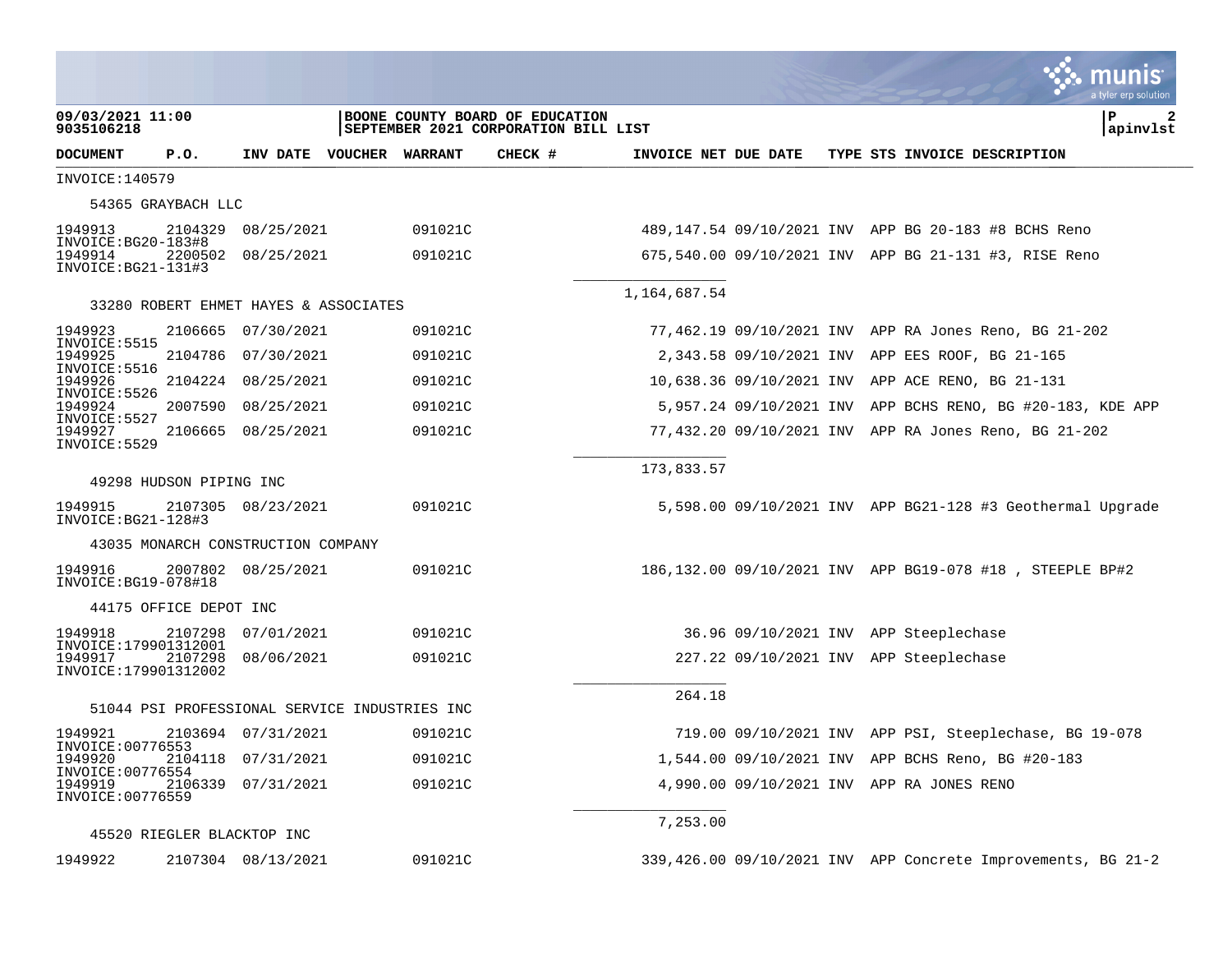|                                                 |                    |  |            |                          |         |                                                                         |                      |  |  |  | munis<br>a tyler erp solution                           |
|-------------------------------------------------|--------------------|--|------------|--------------------------|---------|-------------------------------------------------------------------------|----------------------|--|--|--|---------------------------------------------------------|
| 09/03/2021 11:00<br>9035106218                  |                    |  |            |                          |         | BOONE COUNTY BOARD OF EDUCATION<br>SEPTEMBER 2021 CORPORATION BILL LIST |                      |  |  |  | l P<br>З<br>apinvlst                                    |
| DOCUMENT                                        | P.O.               |  |            | INV DATE VOUCHER WARRANT |         | CHECK #                                                                 | INVOICE NET DUE DATE |  |  |  | TYPE STS INVOICE DESCRIPTION                            |
| $INVOICE:BG21-201#2$                            |                    |  |            |                          |         |                                                                         |                      |  |  |  |                                                         |
| 48978 SCHOOL NURSE SUPPLY, INC                  |                    |  |            |                          |         |                                                                         |                      |  |  |  |                                                         |
| 1949929<br>INVOICE: 0847003-IN                  | 2201093 07/30/2021 |  |            |                          | 091021C |                                                                         |                      |  |  |  | 96.95 09/10/2021 INV APP SCES-FIRST AID ROOM SUPPLIES   |
| 54511 SCHOOL SPECIALTY LLC                      |                    |  |            |                          |         |                                                                         |                      |  |  |  |                                                         |
| 1949931<br>INVOICE: 208127672346                | 2106225            |  | 06/25/2021 |                          | 091021C |                                                                         |                      |  |  |  | 536.91 09/10/2021 INV APP STEEPLECHASE KILN             |
| 1949932<br>INVOICE: 208127929749                | 2106225            |  | 07/22/2021 |                          | 091021C |                                                                         |                      |  |  |  | 4,071.48 09/10/2021 INV APP STEEPLECHASE KILN           |
| 1949930<br>INVOICE: 208128067436                | 2106225            |  | 08/03/2021 |                          | 091021C |                                                                         |                      |  |  |  | 619.43 09/10/2021 INV APP STEEPLECHASE KILN             |
|                                                 |                    |  |            |                          |         |                                                                         | 5,227.82             |  |  |  |                                                         |
| 46639 SECO ELECTRIC CO., INC.                   |                    |  |            |                          |         |                                                                         |                      |  |  |  |                                                         |
| 1949928<br>INVOICE: BG21-129#1                  | 2200451 08/25/2021 |  |            |                          | 091021C |                                                                         |                      |  |  |  | 37,746.00 09/10/2021 INV APP LED Upgrades, BG 21-129 #1 |
| 54173 SJN DATA CENTER LLC                       |                    |  |            |                          |         |                                                                         |                      |  |  |  |                                                         |
| 1949934<br>INVOICE: INVDRP029492                | 2107238 07/23/2021 |  |            |                          | 091021C |                                                                         |                      |  |  |  | 33,608.84 09/10/2021 INV APP STAFF DESKTOPS-SCES        |
| 1949933<br>INVOICE: INVDRP030179                | 2107111            |  | 08/13/2021 |                          | 091021C |                                                                         |                      |  |  |  | 720.04 09/10/2021 INV APP PRINTERS FOR STEEPLECHASE     |
|                                                 |                    |  |            |                          |         |                                                                         | 34, 328.88           |  |  |  |                                                         |
| 38120 STAMPERS BLINDS FACTORY                   |                    |  |            |                          |         |                                                                         |                      |  |  |  |                                                         |
| 1949935<br>INVOICE: 976A                        | 2107271 08/06/2021 |  |            |                          | 091021C |                                                                         |                      |  |  |  | $17,645.00$ 09/10/2021 INV APP Steeplechase Blinds      |
| 53367 SYNERGY TEST AND BALANCE INC (S)          |                    |  |            |                          |         |                                                                         |                      |  |  |  |                                                         |
| 1949937<br>INVOICE: 30-733                      | 2007560 08/24/2021 |  |            |                          | 091021C |                                                                         |                      |  |  |  | 11,755.00 09/10/2021 INV APP STEEPLECHASE - TAB TESTING |
| 45627 TOSHIBA BUSINESS SOLUTIONS                |                    |  |            |                          |         |                                                                         |                      |  |  |  |                                                         |
| 1949940                                         | 2107139 08/30/2021 |  |            |                          | 091021C |                                                                         |                      |  |  |  | 2,400.00 09/10/2021 INV APP Steeplechase copiers        |
| INVOICE: 163857<br>1949939                      | 2107139 07/28/2021 |  |            |                          | 091021C |                                                                         |                      |  |  |  | 4,642.00 09/10/2021 INV APP Steeplechase copiers        |
| INVOICE: 2979434<br>1949938<br>INVOICE: 2985509 | 2107139 08/09/2021 |  |            |                          | 091021C |                                                                         |                      |  |  |  | 1,971.00 09/10/2021 INV APP Steeplechase copiers        |
| 9,013.00<br>54541 TRAFERA HOLDINGS LLC          |                    |  |            |                          |         |                                                                         |                      |  |  |  |                                                         |
|                                                 |                    |  |            |                          |         |                                                                         |                      |  |  |  |                                                         |
| 1949942<br>INVOICE: I000215998                  | 2105282 07/01/2021 |  |            |                          | 091021C |                                                                         |                      |  |  |  | 156,400.00 09/10/2021 INV APP CHROMEBOOKS - SCES- 21-22 |

and the company of the company of the company